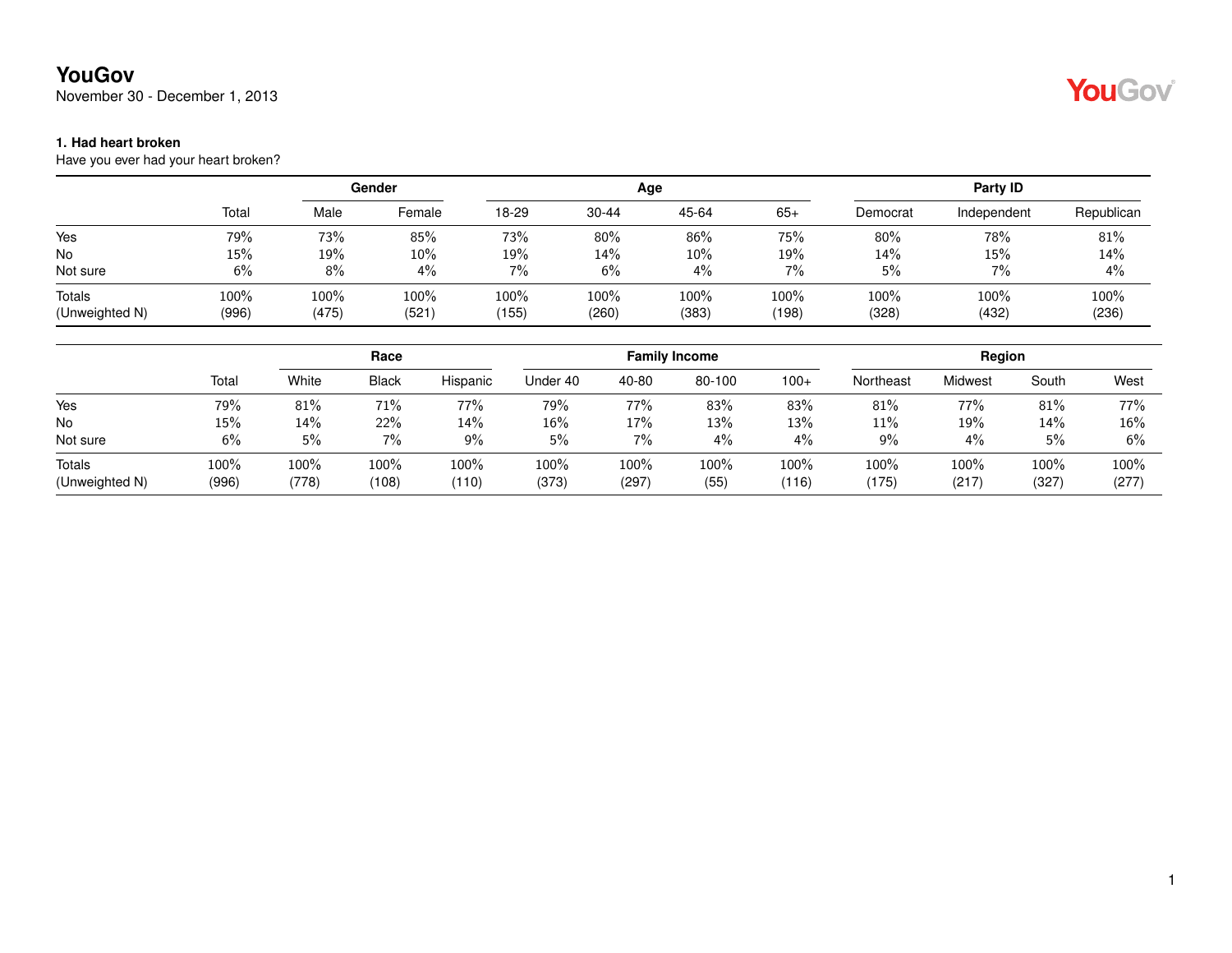#### **2. Age of first heartbreak**

How old were you the first time you had your heart broken? *Asked of those who have had their hearts broken*

|      |       | Gender |              |          |          | Age       |                      | Party ID |           |             |       |            |
|------|-------|--------|--------------|----------|----------|-----------|----------------------|----------|-----------|-------------|-------|------------|
|      | Total | Male   | Female       |          | 18-29    | $30 - 44$ | 45-64                | $65+$    | Democrat  | Independent |       | Republican |
| Mean | 18    | 18     | 18           |          | 16<br>18 |           | 18                   | 21       | 18        | 18          | 19    |            |
|      |       |        | Race         |          |          |           | <b>Family Income</b> |          |           | Region      |       |            |
|      | Total | White  | <b>Black</b> | Hispanic | Under 40 | 40-80     | 80-100               | $100+$   | Northeast | Midwest     | South | West       |
| Mean | 18    | 18     | 18           | 18       | 19       | 18        | 20                   | 19       | <b>LI</b> | 18          | 18    | 19         |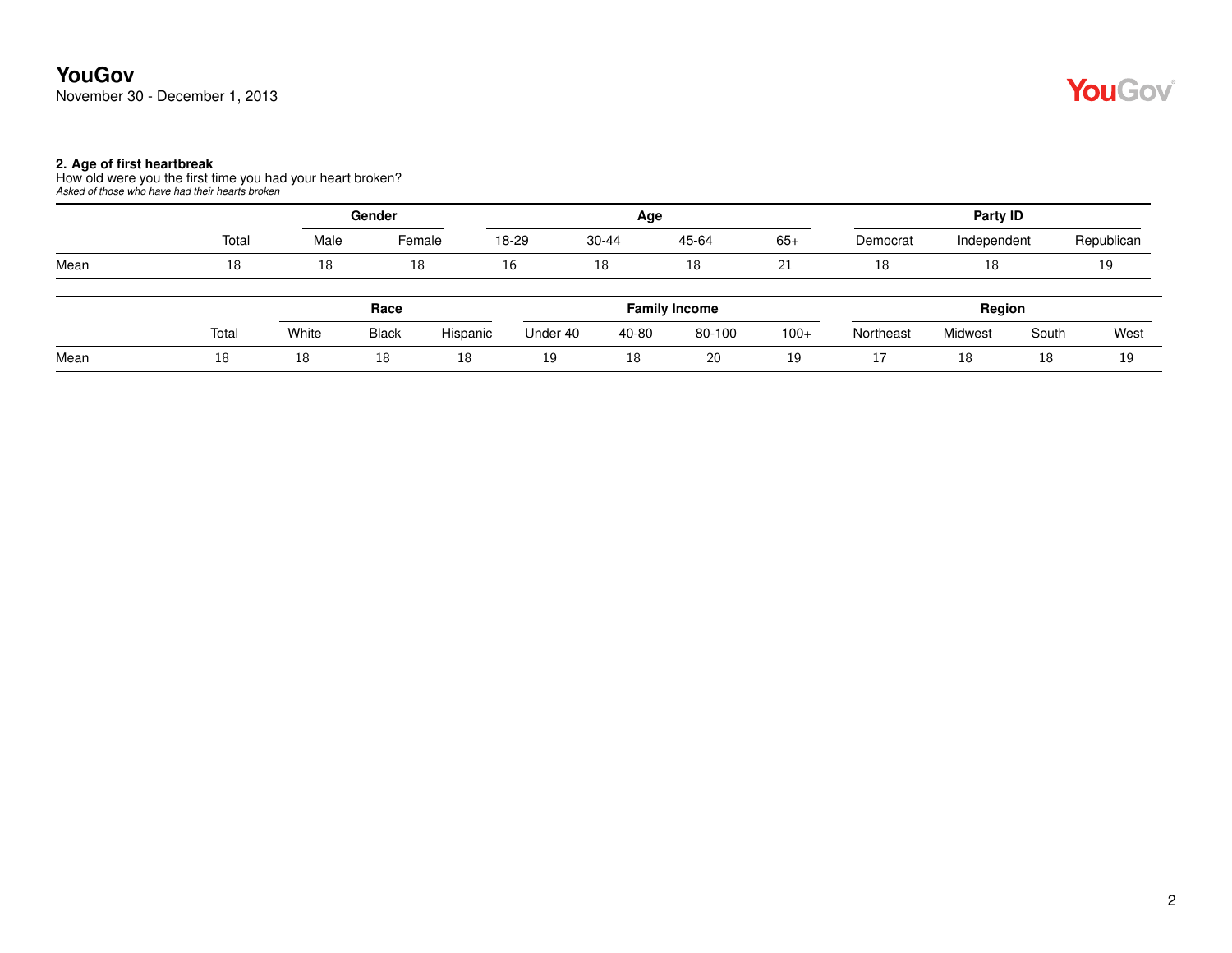#### **YouGov** November 30 - December 1, 2013

## YouGov®

# **3. Number of times R's heart has been broken** How many times have you had your heart broken? *Asked of those who have had their hearts broken*

|      |       |       | Gender       |          |                      | Age       |        | Party ID |           |             |        |            |
|------|-------|-------|--------------|----------|----------------------|-----------|--------|----------|-----------|-------------|--------|------------|
|      | Total | Male  | Female       |          | 18-29                | $30 - 44$ | 45-64  | $65+$    | Democrat  | Independent |        | Republican |
| Mean |       | b     | J.           |          | 5.                   |           | 8      |          |           |             |        |            |
|      |       |       | Race         |          | <b>Family Income</b> |           |        |          |           |             | Region |            |
|      | Total | White | <b>Black</b> | Hispanic | Under 40             | 40-80     | 80-100 | $100+$   | Northeast | Midwest     | South  | West       |
| Mean |       | 5     | b.           |          | b.                   | 4         | 4      | 5        | 6         | b           | 4      |            |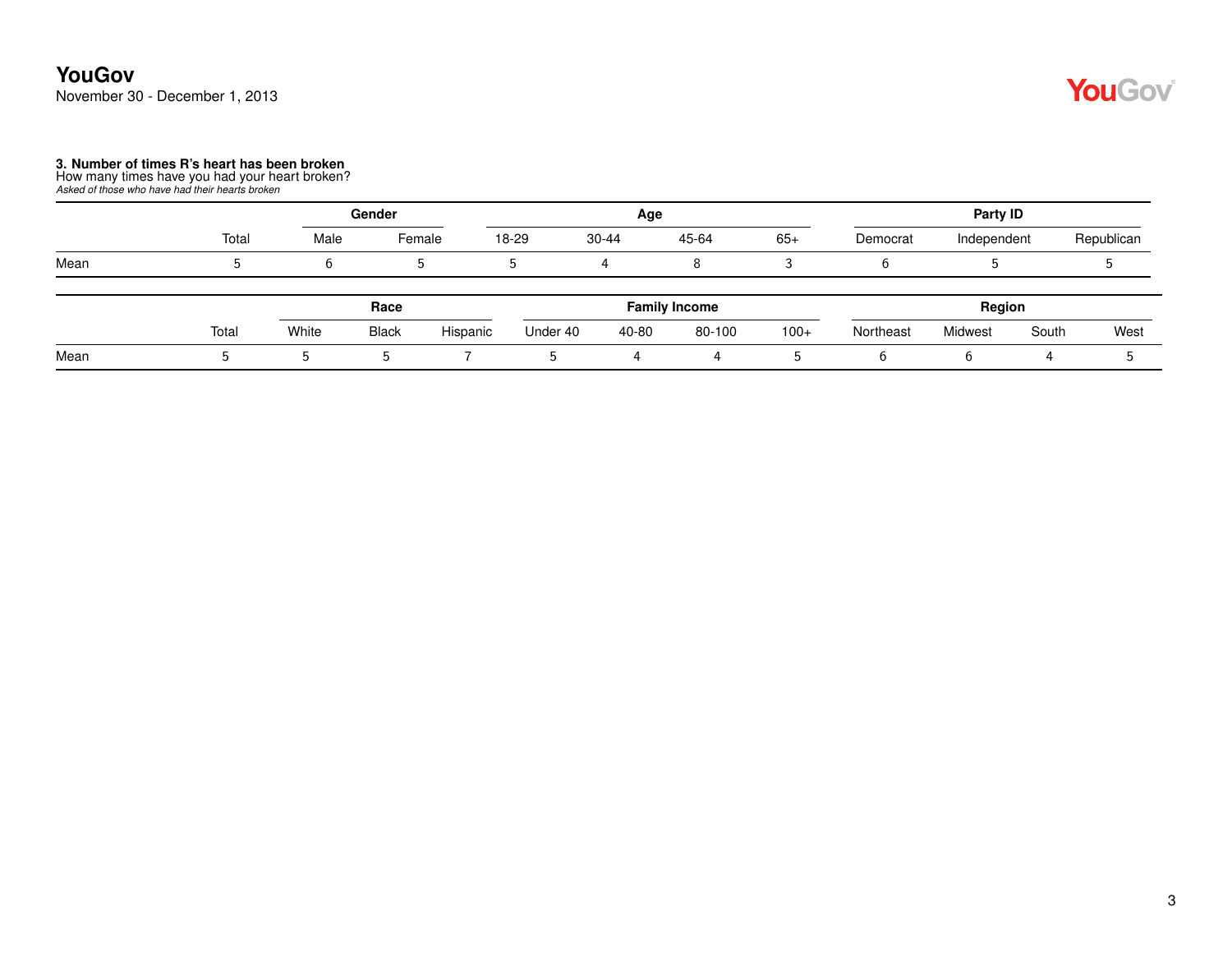### **YouGov**

November 30 - December 1, 2013

#### **4. Broken another's heart**

Do you know if you have ever broken someone else's heart?

|       |       |        |                 |           |       | Party ID     |          |             |               |
|-------|-------|--------|-----------------|-----------|-------|--------------|----------|-------------|---------------|
| Total | Male  | Female | 18-29           | $30 - 44$ | 45-64 | $65+$        | Democrat | Independent | Republican    |
| 39%   | 37%   | 41%    | 40%             | 40%       | 44%   | 27%          | 43%      | 37%         | 38%           |
| 27%   | 27%   | 27%    | 28%             | 29%       | 21%   | 35%          | 28%      | 26%         | 30%           |
| 34%   | 35%   | 32%    | 32%             | 31%       | 35%   | 38%          | 29%      | 38%         | 32%           |
| 100%  | 100%  | 100%   | 100%            | 100%      | 100%  | 100%         | 100%     | 100%        | 100%<br>(239) |
|       | (996) | (476)  | Gender<br>(520) | 155       | (261) | Age<br>(383) | (197)    | (325)       | (432)         |

|                          |               | Race          |               |               |               |               | <b>Family Income</b> |               | Region       |               |               |               |
|--------------------------|---------------|---------------|---------------|---------------|---------------|---------------|----------------------|---------------|--------------|---------------|---------------|---------------|
|                          | Total         | White         | <b>Black</b>  | Hispanic      | Under 40      | 40-80         | 80-100               | $100+$        | Northeast    | Midwest       | South         | West          |
| Yes                      | 39%           | 38%           | 43%           | 42%           | 37%           | 38%           | 56%                  | 42%           | 36%          | 41%           | 38%           | 41%           |
| <b>No</b>                | 27%           | 28%           | 29%           | 24%           | $30\%$        | 29%           | 17%                  | 35%           | 21%          | $30\%$        | 31%           | 26%           |
| Not sure                 | 34%           | 34%           | 28%           | 34%           | 33%           | 33%           | 27%                  | 23%           | 43%          | 29%           | 31%           | 33%           |
| Totals<br>(Unweighted N) | 100%<br>(996) | 100%<br>(779) | 100%<br>(107) | 100%<br>(110) | 100%<br>(373) | 100%<br>(295) | 100%<br>(55)         | 100%<br>(116) | 100%<br>176) | 100%<br>(216) | 100%<br>(327) | 100%<br>(277) |

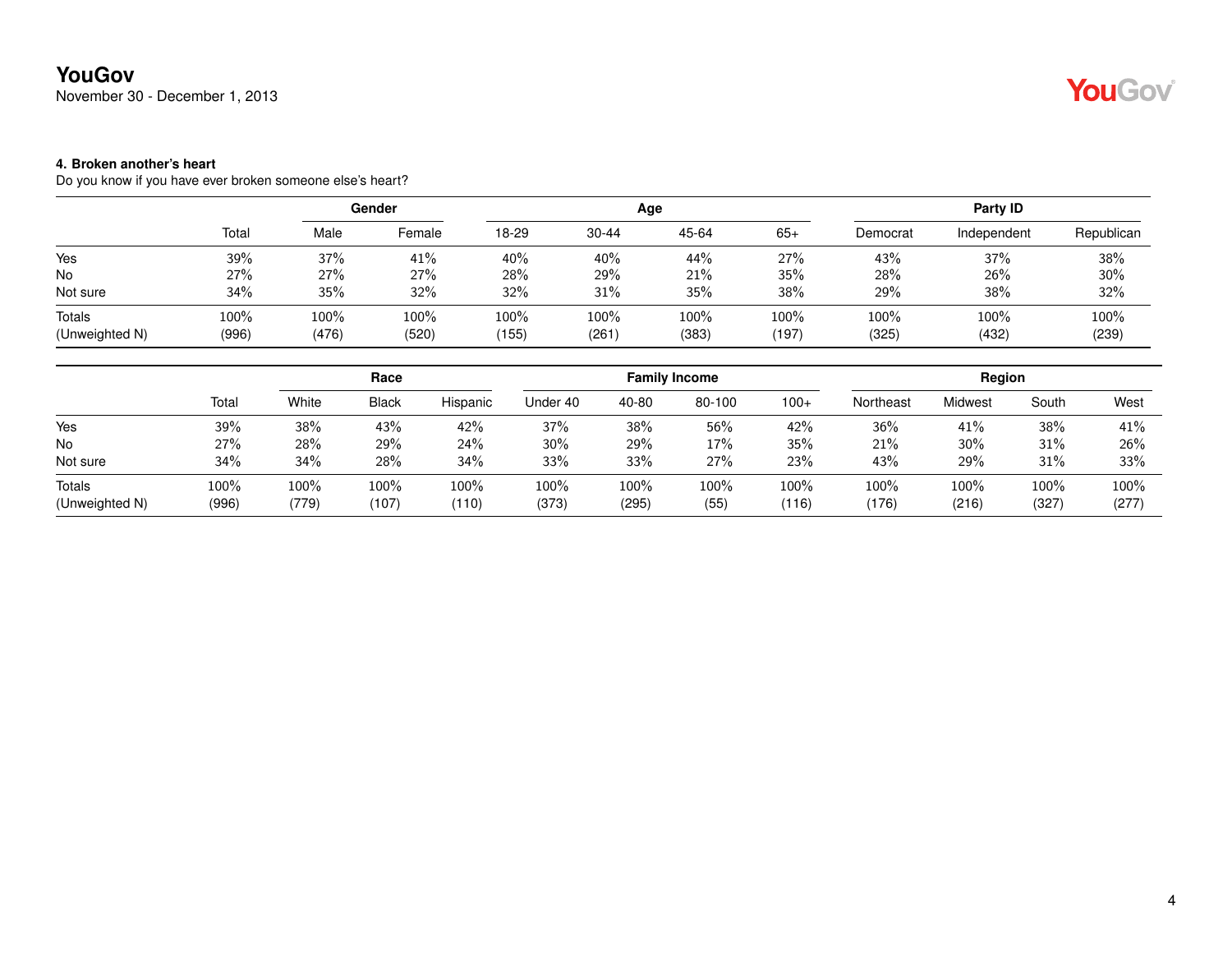#### **YouGov** November 30 - December 1, 2013

## YouGov®

#### **5. Age when first broke someone else's heart**

How old were you the first time you broke someone else's heart? *Asked of those who have broken someone else's heart*

|      |       | Gender |              |          |          | Age       |                      | Party ID |           |             |       |            |  |
|------|-------|--------|--------------|----------|----------|-----------|----------------------|----------|-----------|-------------|-------|------------|--|
|      | Total | Male   | Female       |          | 18-29    | $30 - 44$ | 45-64                | $65+$    | Democrat  | Independent |       | Republican |  |
| Mean | 20    | 21     | 20           |          | 17       | 20        | 21                   | 23       | 20        | 21          |       | 19         |  |
|      |       |        | Race         |          |          |           | <b>Family Income</b> |          |           | Region      |       |            |  |
|      | Total | White  | <b>Black</b> | Hispanic | Under 40 | 40-80     | 80-100               | $100+$   | Northeast | Midwest     | South | West       |  |
| Mean | 20    | 20     | 20           | 19       | 21       | 21        | 22                   | 21       | 19        | 21          | 20    | 21         |  |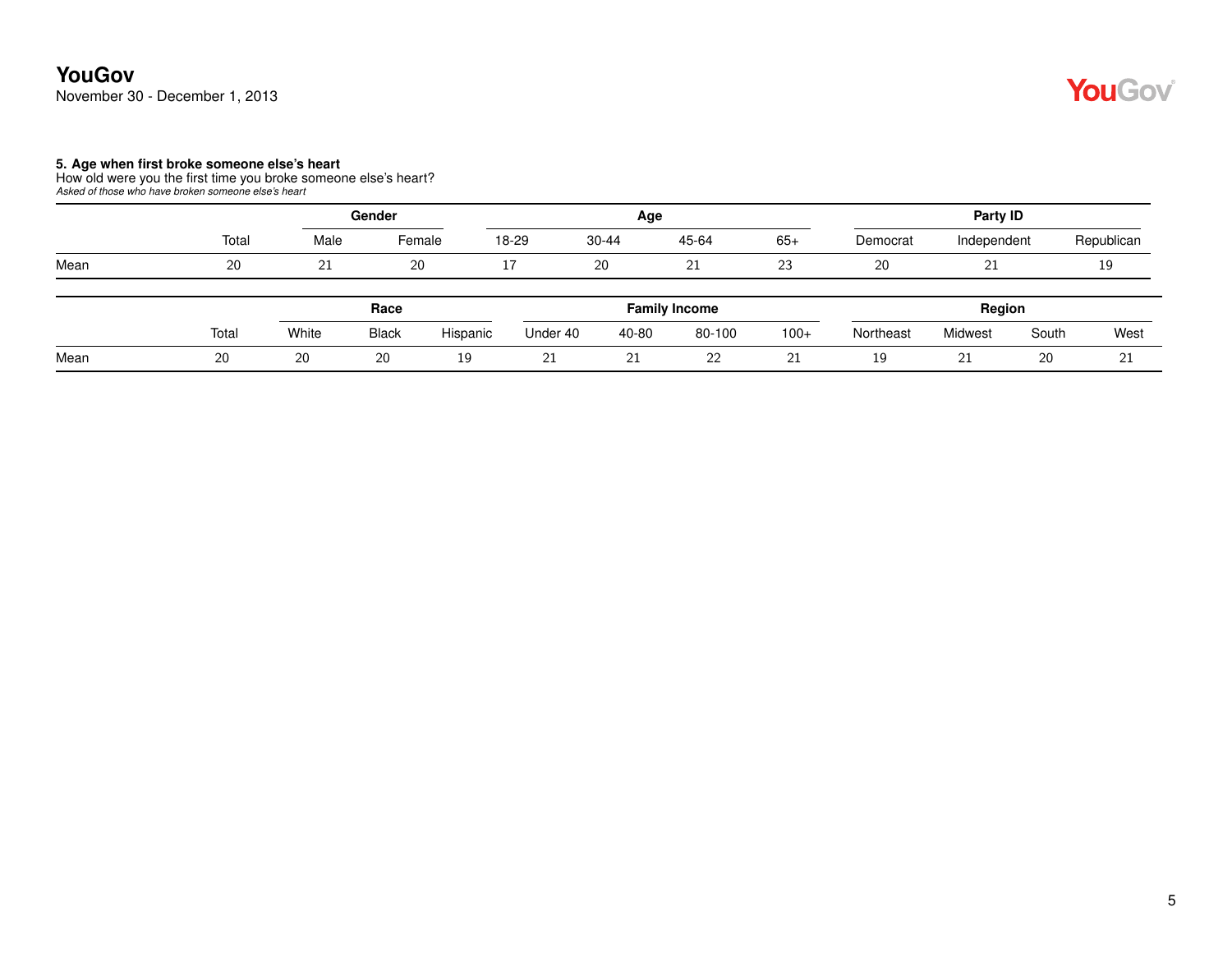### **YouGov** November 30 - December 1, 2013

# **6. Number of times R's has broken someone else's heart** How many times have you broken someone else's heart? *Asked of those who have broken someone else's heart*

|      |       |       | Gender       |          |          | Age   |                      | Party ID |           |             |       |            |  |
|------|-------|-------|--------------|----------|----------|-------|----------------------|----------|-----------|-------------|-------|------------|--|
|      | Total | Male  | Female       |          | 18-29    | 30-44 | 45-64                | $65+$    | Democrat  | Independent |       | Republican |  |
| Mean |       | 5     |              | 4        |          |       | b                    |          | 4         |             |       |            |  |
|      |       |       | Race         |          |          |       | <b>Family Income</b> |          |           | Region      |       |            |  |
|      | Total | White | <b>Black</b> | Hispanic | Under 40 | 40-80 | 80-100               | $100+$   | Northeast | Midwest     | South | West       |  |
| Mean |       |       | 4            | 4        |          | 4     |                      |          |           |             |       |            |  |